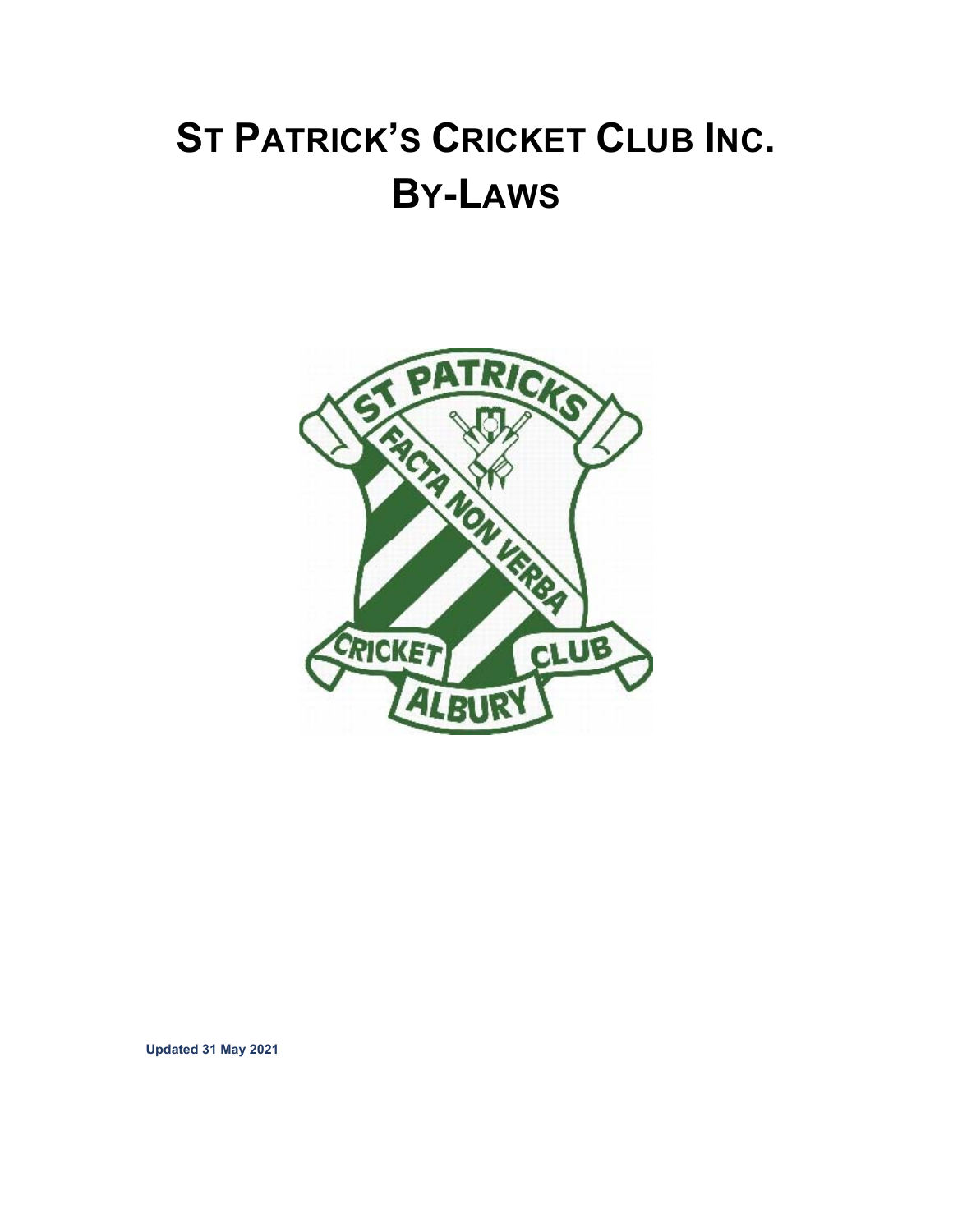## **Contents**

- 1. Selection of Teams<br>2. Awards and Trophie
- 2. Awards and Trophies Seniors<br>3. Awards and Trophies Juniors
- Awards and Trophies Juniors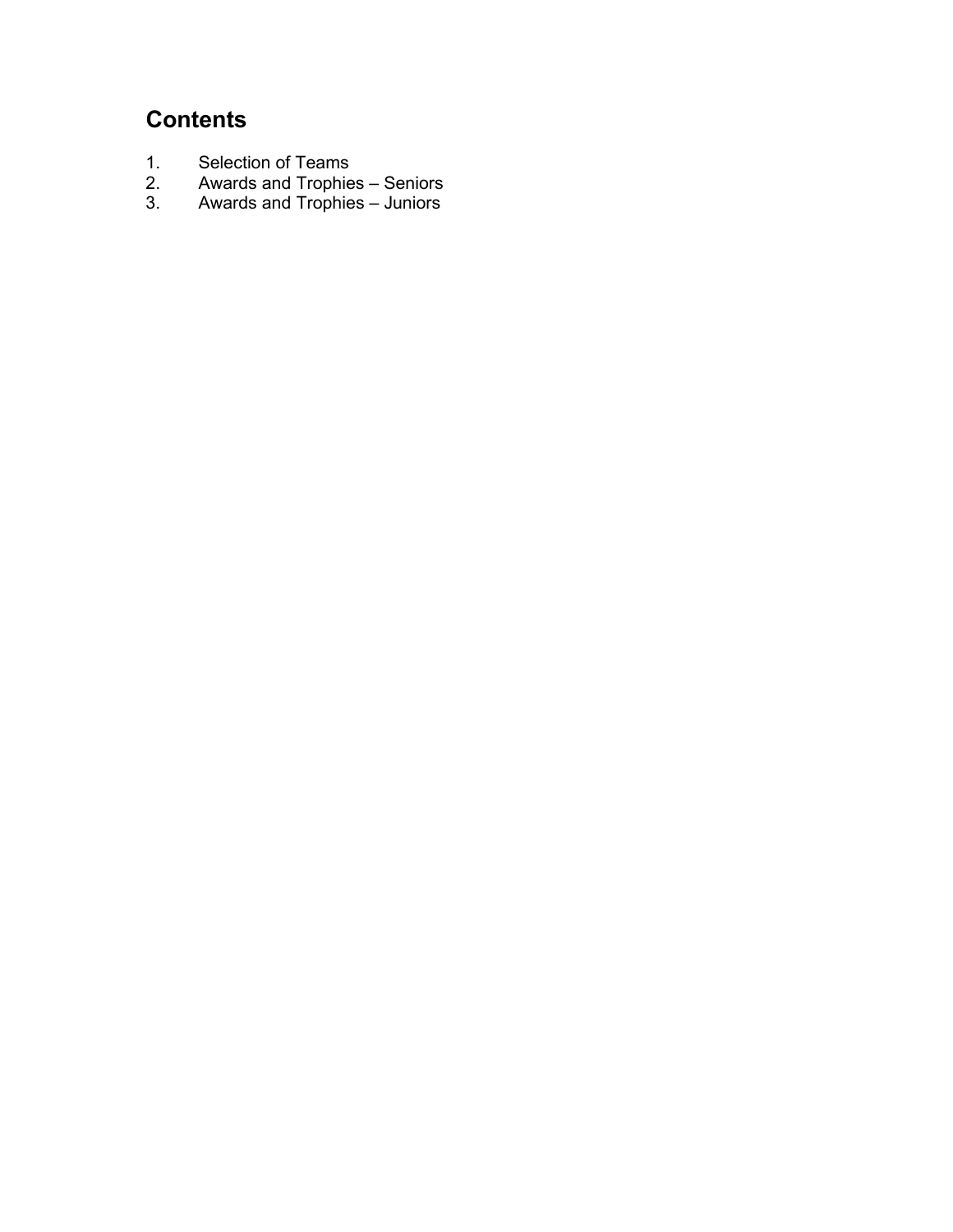## **1 Selection of teams**

- (1) The selectors (as appointed by the committee) shall select such teams as required to represent the club at all relevant fixtures.
- (2) No player shall be eligible for selection unless they have completed the registration process as required by Cricket Albury Wodonga and by the Club.
- (3) No player who has taken part in a competition being run simultaneously with a Cricket Albury Wodonga competition, will be eligible to play for the Club without a clearance or permission from the previous Club and the Cricket Albury Wodonga.
- (4) All players seeking to play with the Club who were previously playing with another cricket club will be required to obtain a clearance from their former club in accordance with the requirements set down by Cricket Albury Wodonga.
- (5) No player is to be selected if they are not financial by 25 December of that season (financial includes having come to an arrangement with the Club Treasurer as to payment of registration fees). Failure to abide by the agreed arrangement renders that player ineligible for selection.
- (6) All players wishing to play Senior cricket must train two nights per week once the playing season is underway. If you are unable to train you must communicate with the senior coach (or their delegate). If you miss three or more consecutive training nights without communicating with the senior coach you will not be considered for selection. Relief from training can be granted by the senior coach for mature aged players (over 35's) as well as those with work and/or family or school commitments.
- (7) Selection will be a determined based on a combination of attendance, performance, and attitude at training and on game days. Team structure also has a part to play. Players are expected to play in the team they are selected in.
- (8) Junior players wishing to play senior grade cricket are encouraged, being expected to comply with the requirements listed in clauses 50 (5)-(7) above. In practice Senior players will be considered for selection before Juniors but for;
	- (a) Obvious talent as determined by the selection and coaching group; or
	- (b) Once any individual junior player has played 4 or more senior games of that season.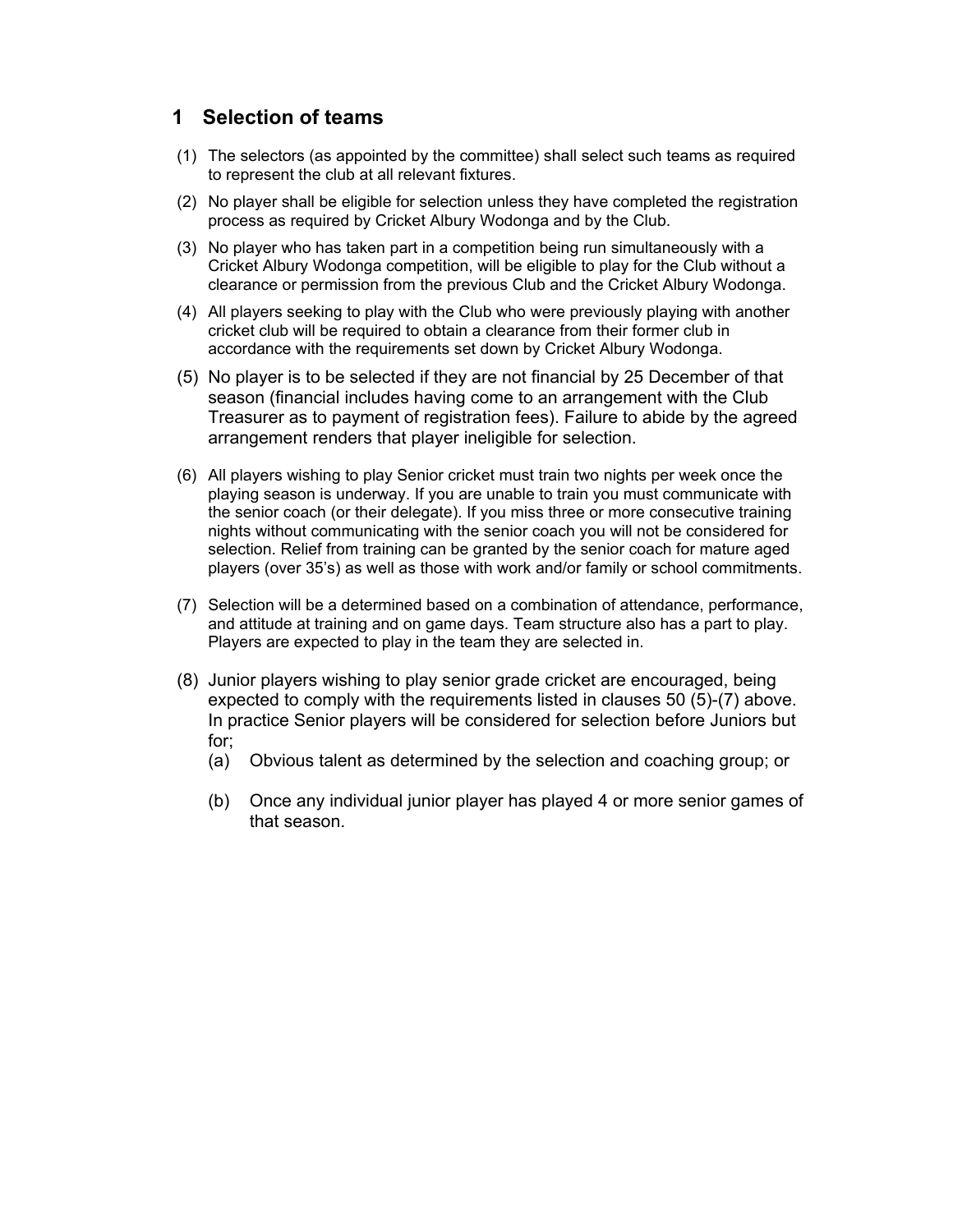## **2 Awards and Trophies - Seniors**

(1) The following Senior Awards shall be presented each year:

#### **Team Awards:**

For each team representing the Club during the Home & Away Season, the following awards shall be made at the Club's Senior Presentation Function:

(1) **Batting Award**: Awarded to the player with the highest aggregate runs scored for that team during home & away matches. In the event of a tie, multiple awards will be made. In Development Teams, the team captain is at liberty to determine the criteria for the "Batting Award" (eg Most Consistent Batsman). (2) **Bowling Award**: Awarded to the player with the highest aggregate wickets taken for that team during home & away matches. In the event of a tie, multiple awards will be made. In Development Teams, the team captain is at liberty to determine the criteria for the "Bowling Award" (eg Most Consistent Bowler).

(3) **Best & Fairest Award**: Awarded to the player receiving the highest aggregate points for that team during home & away matches. In the event of a tie, multiple awards will be made. A maximum of 6 points are awarded by the opposition team captain after each match to be spread over at least 3 players. This could be simply 3, 2, 1 points; 2, 2, 2 points or 4, 1, 1 points. In the event that the opposition captain does not allocate the points, it is left to the team captain to make the points allocation as set out above. No points are to be allocated where the match is incomplete (eg wash-out, abandoned).

For the A Grade team, this award is known as the "Braedon Hensel Memorial Best & Fairest Award".

(4) **Captain's Award**: Is awarded at the discretion of the Captain to the player in the team who through their efforts and achievements throughout the season is deemed worthy of recognition. The awardee would not have received any of the batting, bowling or best & fairest awards.

"Development Team" means a team as designated by the committee to be a team whose primary focus is the development of junior players.

In addition to the above awards, each player who has scored a century or taken 5 wickets or more in an innings shall be recognised for their achievement by presentation with a copy of the scoresheet of their specific achievement(s). This recognition is in respect of all matches (both home & away and finals).

#### **Club Awards**

The following Club Awards will be made at the Club's Senior Presentation Function:

#### **Club Batting Average**:

Awarded to the player who during the home & away season has the highest batting average across all grades. The player must score a minimum of 200 runs and have batted a minimum of 5 times.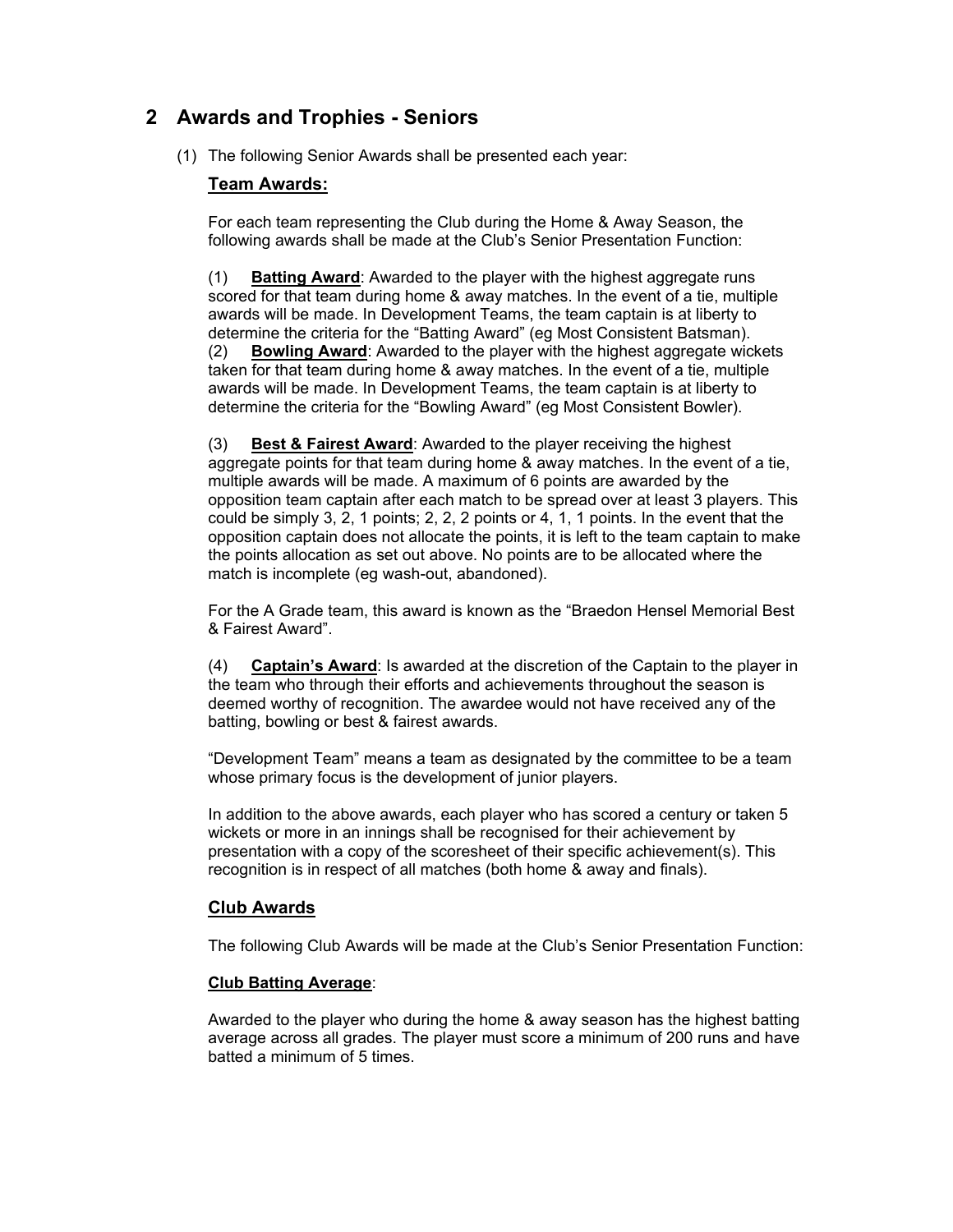#### **Club Bowling Average**:

Awarded to the player who during the home & away season has the lowest bowling average across all grades. The player must take a minimum of 15 wickets and have bowled a minimum of 50 overs.

#### **Coaches Award**:

Awarded to the player who in the view of the Club Coach (or Club Coaching Panel) has demonstrated an outstanding attitude and commitment to training sessions. **Duck Award**:

Awarded to the player during the season who has scored the most memorable duck during the current season. The awardee is to be selected by the incumbent holder of the Duck Award.

#### **John Dyball Memorial Cricketer of the Year**:

Awarded to the player who accumulates the most number of points across all grades during the home & away season in accordance with the following point's criteria.

Part 1

 1 point per run scored 20 points per wicket taken 5 points per catch taken 5 points per stumping

#### Part 2

Points accumulated playing in each grade of cricket are to be adjusted based on the following method statement:

Method Statement

1. Determine the grade that, according to the draw published by Cricket Albury Wodonga, plays the most days of cricket during the season (byes are excluded). The number of days of cricket available to be played (excluding byes) according to the draw for this grade becomes the "numerator".

2. For each grade that the club has teams competing in during the season, determine the number of days of cricket available to be played (excluding byes) according to the draw published by Cricket Albury Wodonga. This figure becomes the "denominator".

3. For each grade of cricket, multiply the number of points calculated in Part 1 by the "numerator" and divide this result by the "denominator". This determines the Cricketer of the Year points for players who played in that grade.

4. Where a player has played in more than one grade during the season, the points calculated in step 3 above for each grade are added together to give the total Cricketer of the Year points for that player.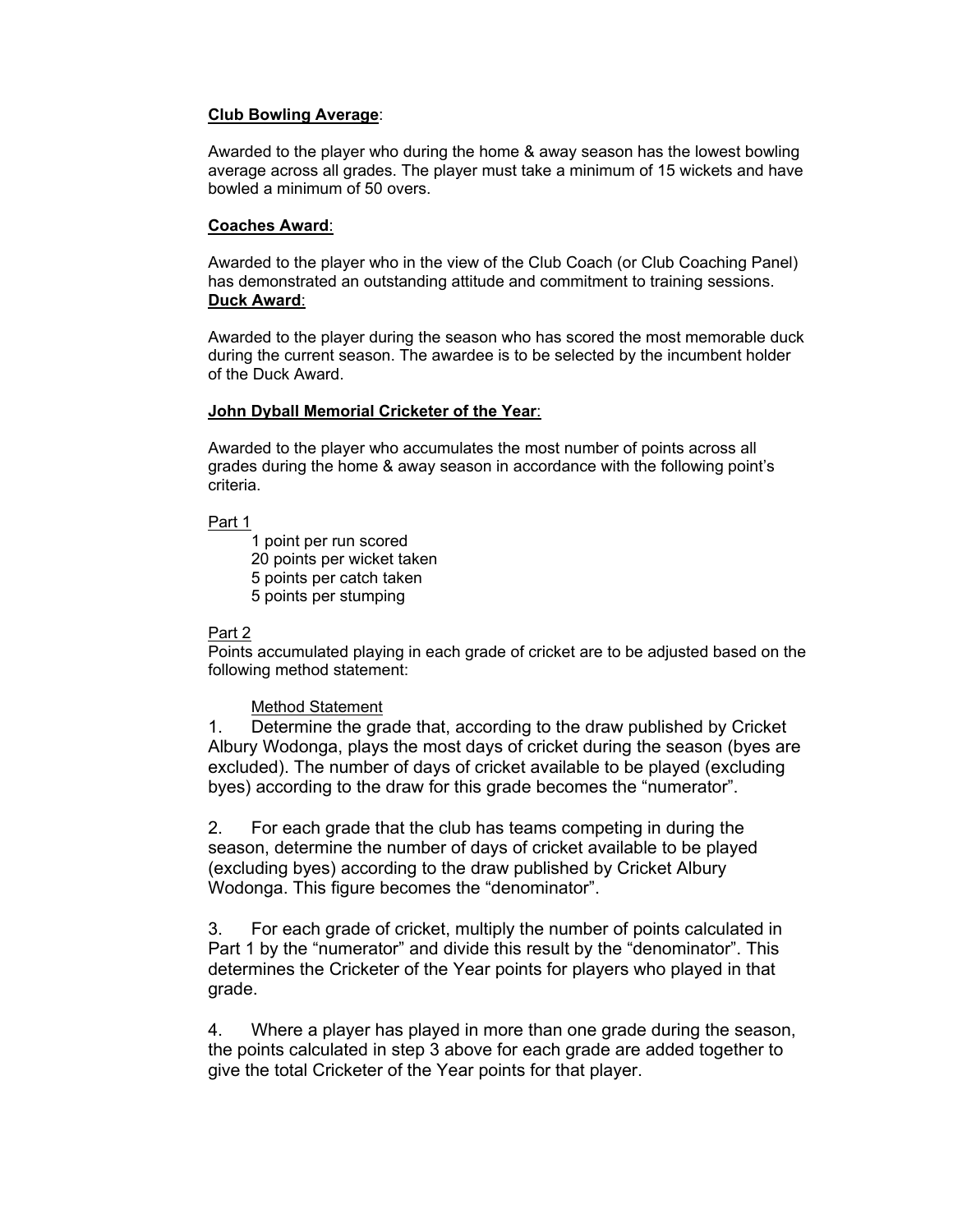Example 1:

Provincial A Grade – drawn to play 20 days of cricket during the season Provincial B Grade – drawn to play 20 days of cricket during the season District B Grade – drawn to play 16 days of cricket during the season C2 Grade – drawn to play 17 days of cricket during the season 3 Grade - drawn to play 17 days of cricket during the season

Part 1 points accumulated for a player playing in District B grade are adjusted as follows (assume a player accumulated 550 part 1 points in District B grade):

20/16 x 550 = 687.5 points

Example 2:

Assume the same number of matches per grade as in example 1 except a player accumulated 300 part 1 points in Provincial B grade, 150 part 1 points in District B grade and 80 part 1 points in C2. Total Cricketer of the Year points would be calculated as follows:

|                   | Provincial B grade: $20/20 \times 300 = 300$ points |
|-------------------|-----------------------------------------------------|
| District B grade: | $20/16 \times 150 = 187.5$ points                   |
| C2 grade:         | $20/17 \times 100 = 117.6$ points                   |

Total Cricketer of the Year Points = 605.1 points

#### **Best Club Person**:

The recipient must be an outstanding club person who has assisted in a significant way in ensuring the success of the club during the current season

The individual may contribute regularly as a committee member, team coach or manager at club social events or in day-to-day running of the club to ensure functionality.

The person would have demonstrated outstanding service and commitment to the club and goes beyond what would generally be expected of the ordinary person

Nominations for Best Club Person are to be called from Club members generally and are to be received in accordance with the requirements of the committee. The selection of the recipient of the award is to be determined by the person(s) so allocated to make the final selection of the awardee, by the committee.

#### **Recognition for Matches Played**:

Each player who plays 100, 150, 200, 250 and/or 300 senior matches for the Club will have each of these milestone recognised by the Club at an appropriate Club function. The committee will determine an appropriate gift to mark each milestone achieved.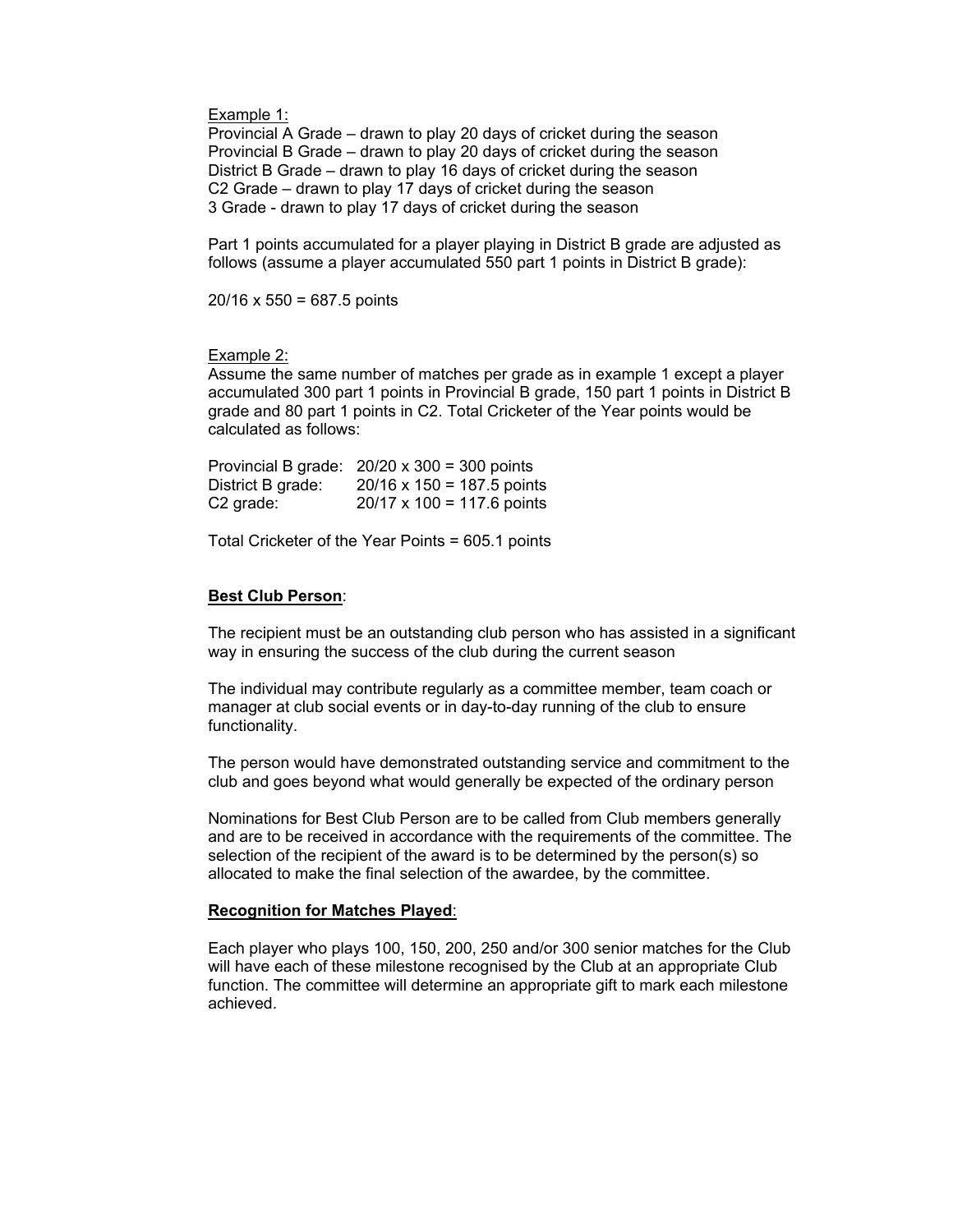## **3 Awards and Trophies - Juniors**

(1) The following Junior Awards shall be presented each year:

#### **Team Awards:**

For each junior pennant cricket team representing the Club during the Home & Away Season, the following awards shall be made at the Club's Junior Presentation Function:

(1) **Batting Award**: Awarded to the player with the highest aggregate runs scored for that team during home & away matches. In the event of a tie, multiple awards will be made. Coaches have the option of selecting the award based on criteria other than aggregate if it is deemed to be a fairer selection.

(2) **Bowling Award**: Awarded to the player with the highest aggregate wickets taken for that team during home & away matches. In the event of a tie, multiple awards will be made. Coaches have the option of selecting the award based on criteria other than aggregate if it is deemed to be a fairer selection.

In addition to the above awards, team coaches are able to nominate two further awards to make for their teams. It will be up to the discretion of the team coaches to determine the name of the award (eg Most Improved, Coaches Award, Best Team Player etc) and the criteria for its selection, but the over-riding requirement is that no player is to receive more than 1 team award.

All players are to receive a team photograph at the presentation function.

In addition to the above awards and presentations, each player who has scored a century or taken 5 wickets or more in an innings shall be recognised for their achievement by presentation with a copy of the scoresheet of their specific achievement(s). This recognition is in respect of all matches (both home & away and finals).

Players participating in the Junior Blasters competition are to receive a participation medallion at a presentation function.

Players participating in the Master Blasters competition are to receive a team photograph at a presentation function.